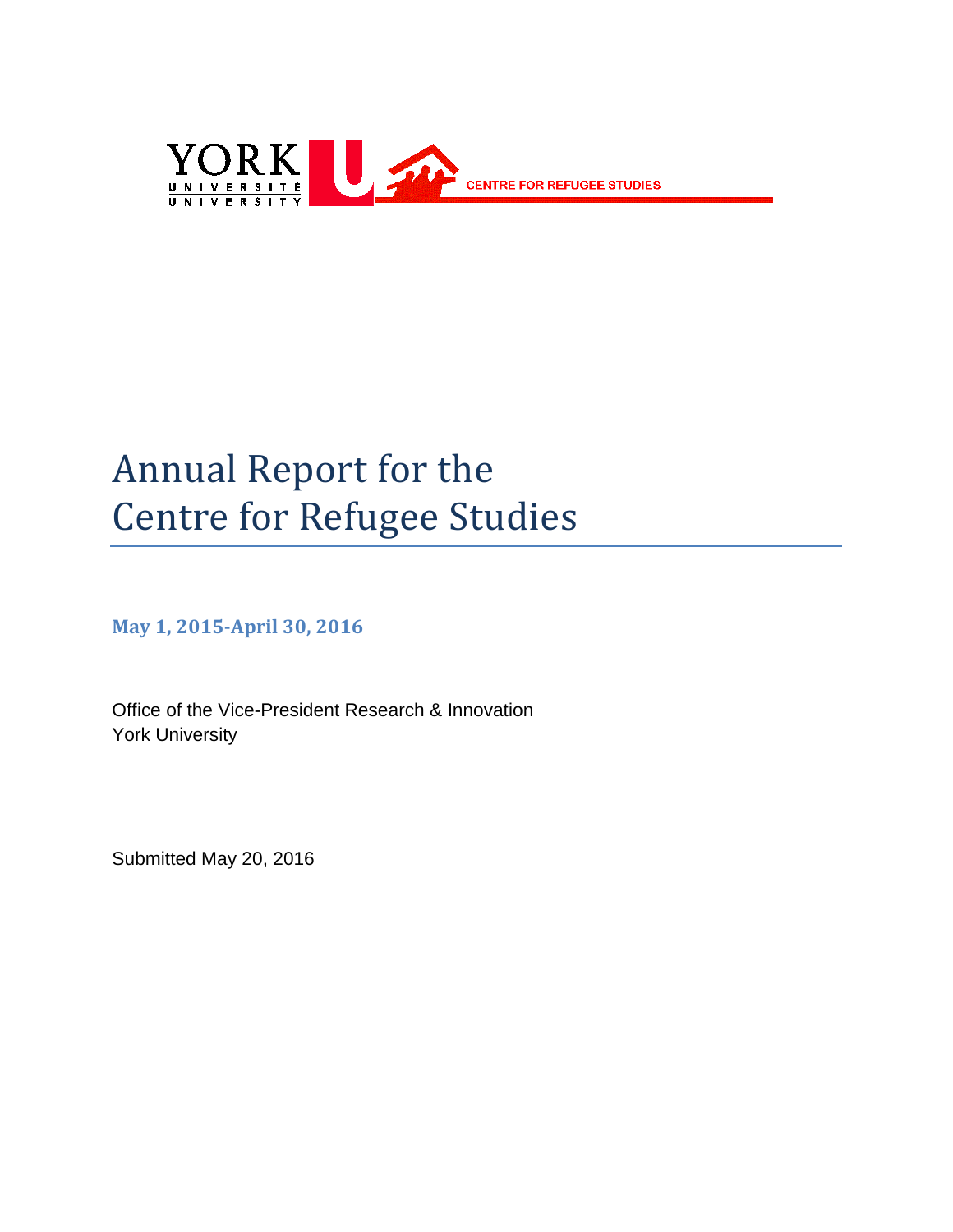# York University Office of the Vice-President Research & Innovation

## **Annual Report Format for Organized Research Units**

Annual reports for the Organized Research Units (ORUs) must be prepared using the following format. Information and explanations on each section are provided in the Annual Report Guidelines. ORUs are also encouraged to reference the Strategic Research Plan available at [http://srp.info.yorku.ca/files/2013/04/13-061-SRP-full-Brochure.pdf.](http://srp.info.yorku.ca/files/2013/04/13-061-SRP-full-Brochure.pdf) Reports for fiscal 2015-16 are due no later than 20 May, 2016.

# **Centre for Refugee Studies Annual Report 2015-2016**

-------------------------------------------------------------------------------------------------------------------------------

#### **1. Contact Information**

| Christina Clark-Kazak<br><b>Director</b><br>33689/88106<br>Telephone<br>cclark-kazak@glendon.yorku.ca<br>Email<br>Campus address<br>853 Kaneff Tower<br>Admin contact<br>Michele Millard |  |
|------------------------------------------------------------------------------------------------------------------------------------------------------------------------------------------|--|
|                                                                                                                                                                                          |  |
|                                                                                                                                                                                          |  |
|                                                                                                                                                                                          |  |
|                                                                                                                                                                                          |  |
|                                                                                                                                                                                          |  |
| <b>ORU Website</b><br>www.yorku.ca/crs                                                                                                                                                   |  |

#### 2. **Charter dates** 2015 - 2020

#### **3. Mandate**

The Centre for Refugee Studies (CRS) at York is an interdisciplinary community of researchers dedicated to advancing the well-being of refugees and others displaced by violence, persecution, human rights abuses, and environmental degradation through innovative research, education, and policy engagement. Since its inception in 1988, CRS is recognized as an international leader in the creation, mobilization, and dissemination of new knowledge that addresses forced migration issues in local, national and global contexts.

Its **vision** for 2015-2020 is "to be the leading refugee studies and forced migration research centre in North America, producing and disseminating new knowledge and critical analysis that enhances protection for and the well-being of refugees and other displaced people through policy and practice".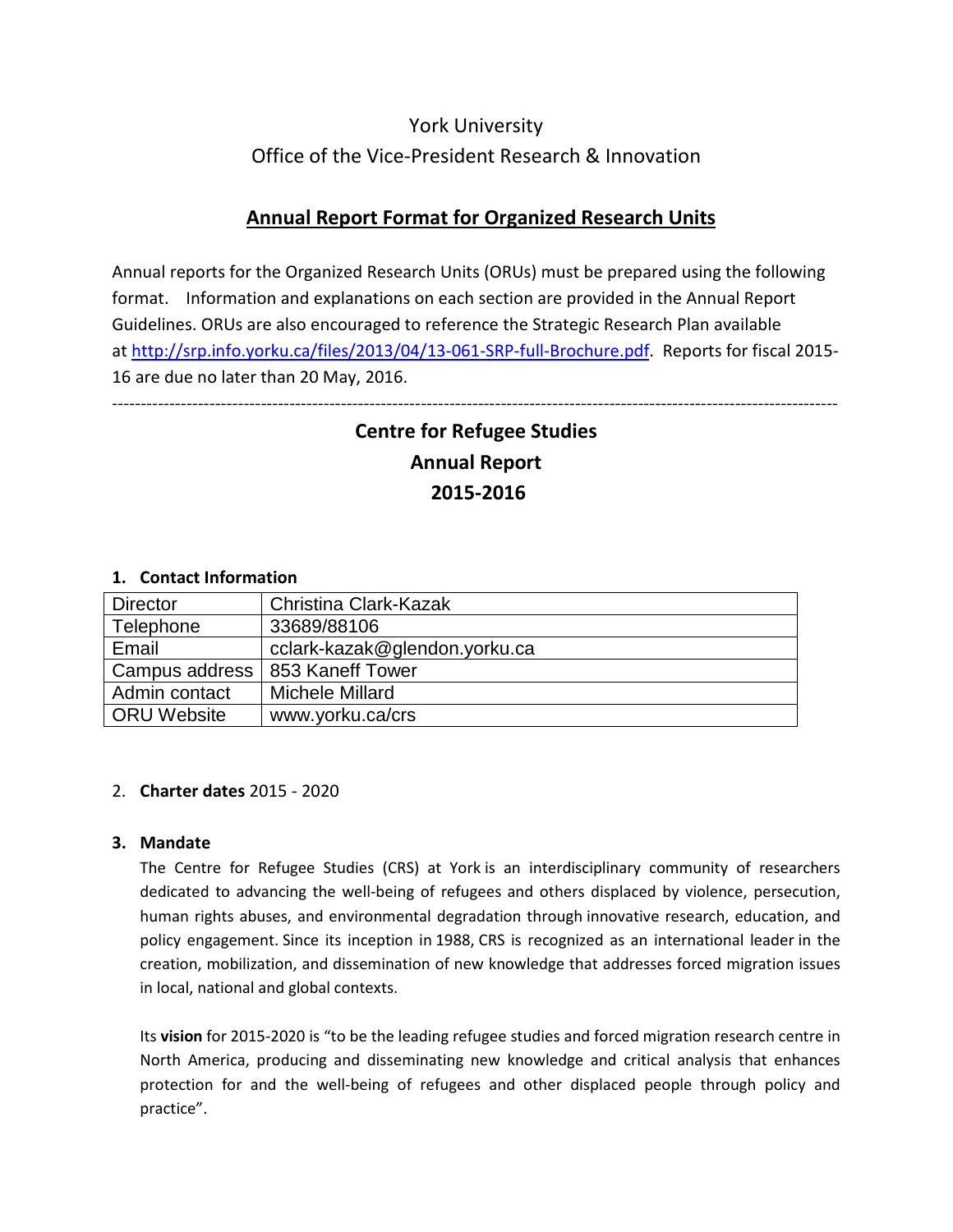#### **4. Membership and Governance**

#### **2015 - 2016 CRS Executive Committee**

Ranu Basu, Faculty Representative Christina Clark-Kazak, Acting Director Don Dippo, Faculty Representative Wenona Giles, Faculty Representative Luann Good Gingrich, Faculty Representative Michaela Hynie, Faculty Representative Merouan Merkouar, Faculty Representative Susan McGrath, Faculty Representative James C. Simeon, Faculty Representative Yolanda Weima, Raghad Abdellatif, Student Representatives Michele Millard, Centre Coordinator (consulting member)

#### **York full-time faculty (active members only)**

|                   |                   |                                     | <b>Membership</b> |
|-------------------|-------------------|-------------------------------------|-------------------|
| <b>First Name</b> | <b>Last Name</b>  | <b>Faculty</b>                      | <b>Term</b>       |
| Don               | Dippo             | Education                           | Oct. 2016         |
| Lorraine          | Otoide            | Education                           | Dec 2017          |
| Anna              | Zalik             | <b>FES</b>                          | Sept 2016         |
| Christina         | Clark-Kazak       | Glendon / International Studies     | Sept 2018         |
| Awalou            | Ouedraogo         | Glendon / International Studies     | Jun 2017          |
|                   |                   | Glendon / Public & International    |                   |
| Michael           | <b>Barutciski</b> | <b>Affairs</b>                      | Sept 2016         |
| Michaela          | Hynie             | Health / Psychology                 | Jan 2018          |
| Wenona            | Giles             | LA&PS / Anthropology                | Dec. 2018         |
| David             | Murray            | LA&PS / Anthropology                | Feb. 2017         |
| Antonio           | Sorge             | LA&PS / Anthropology                | Feb 2019          |
| Daphne            | Winland           | LA&PS / Anthropology                | Dec. 2015         |
| Ranu              | Basu              | LA&PS / Geography                   | Oct. 2018         |
| Libby             | Lunstrum          | LA&PS / Geography                   | Jun. 2018         |
| Valerie           | Preston           | LA&PS / Geography                   | Jan. 2018         |
| Jennifer          | Hyndman           | LA&PS / Geography/Social Science    | Aug. 2018         |
| Janice            | Kim               | LA&PS / History                     | April 2017        |
|                   |                   | LA&PS / School of Gender, Sexuality |                   |
| Alison            | Crosby            | and Women's Studies                 | Mar. 2011         |
| Merouan           | Merkouar          | LA&PS / Social Science              | Jun 2017          |
| Fahimul           | Quadir            | LA&PS / Social Science              | Dec. 2018         |
| Luann             | Good Gingrich     | LA&PS / Social Work                 | Jun. 2017         |

**Membership**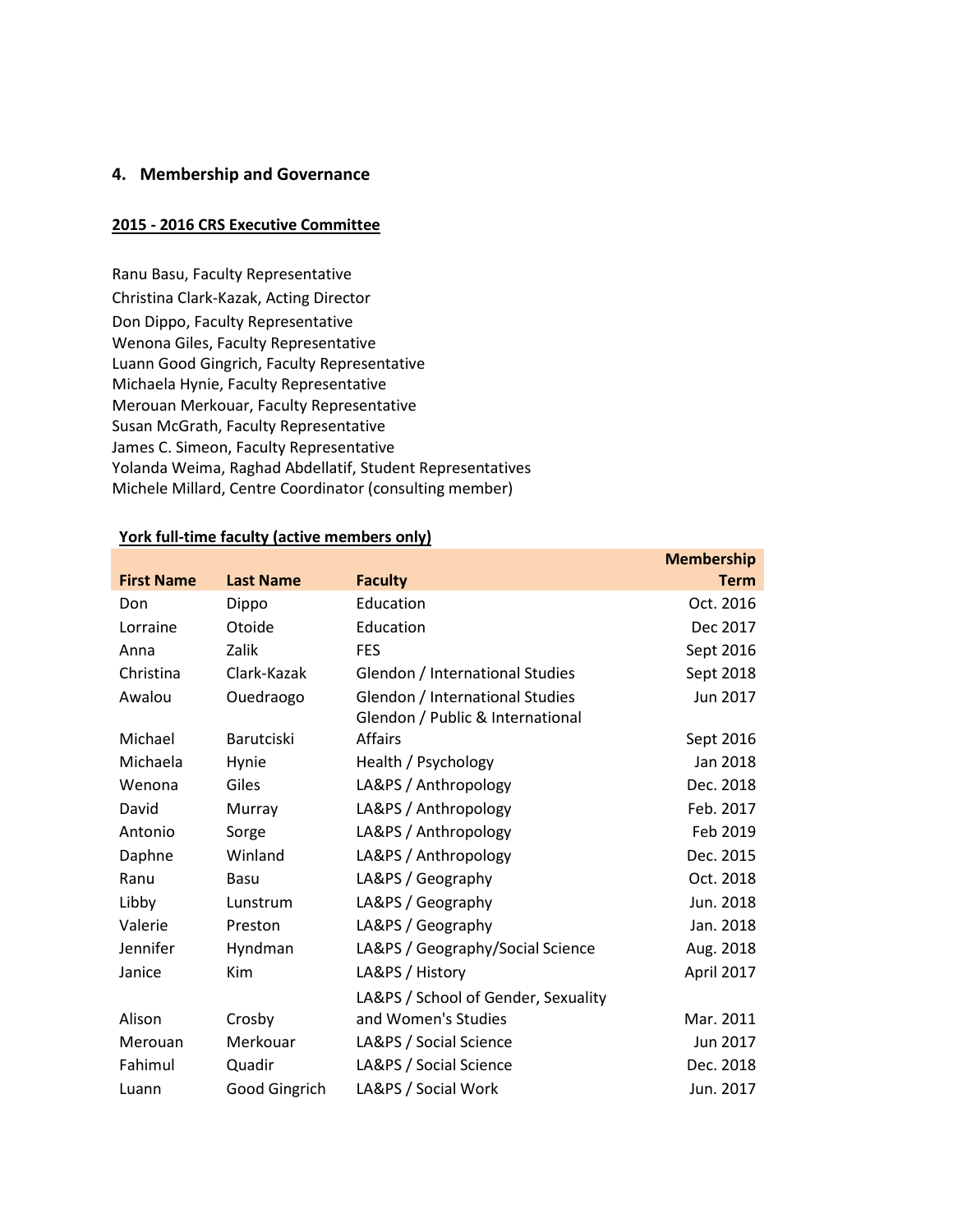| Susan         | McGrath    | LA&PS / Social Work            | Dec. 2016  |
|---------------|------------|--------------------------------|------------|
| Sylvia        | Bawa       | LA&PS / Sociology              | Jun 2017   |
| Secil         | Ertorer    | LA&PS / Sociology              | Jan 2018   |
| Luin          | Goldring   | LA&PS / Sociology              | Dec. 2018  |
| Christopher   | Kyriakides | LA&PS / Sociology              | Feb 2019   |
| James         | Simeon     | LA&PS / SPPA                   | Jun. 2016  |
| Dagmar        | Soennecken | LA&PS / SPPA                   | Mar. 2016  |
| <b>Nergis</b> | Canefe     | LA&PS / SPPA/Political Science | Dec. 2018  |
| David         | Dewitt     | LA&PS / Political Science      | Dec 2018   |
| Gerald        | Kernerman  | LA&PS / Political Science      | Feb. 2018  |
| Willem        | Maas       | LA&PS / Political Science      | Sept. 2016 |
| Sean          | Rehaag     | Osgoode                        | May 2018   |

## **Other Members**

| <b>First</b>  |                   |                                                                             |                        |
|---------------|-------------------|-----------------------------------------------------------------------------|------------------------|
| <b>Name</b>   | <b>Last Name</b>  | <b>Institution</b>                                                          | <b>Date of Leaving</b> |
| Idil          | Atak              | Department of Criminology,<br><b>Ryerson University</b>                     | $Sep-16$               |
|               |                   | Department of South and<br>Southeast Asia Studies, Calcutta                 |                        |
| Paula         | Banerjee          | University                                                                  | June 26 2017           |
| Raj           | <b>Bardouille</b> | Independent Researcher                                                      | Sept. 2016             |
| Laura         | <b>Bisaillon</b>  | Social and Behavioural Health<br>Sciences, University of Toronto            | June 26 2017           |
|               |                   | Department of Geography,                                                    |                        |
| Pablo         | <b>Bose</b>       | University of Vermont                                                       | Sept. 2017             |
| Tom           | Clark             | <b>Community Scholar</b>                                                    | Dec. 2018              |
| Janet         | Cleveland         | <b>McGill University</b>                                                    | Sept 2016              |
| Nivedita      | Das Kundu         | <b>Indian Council for Social Science</b><br>Research, New Delhi             | December 24<br>2016    |
| Sarah         | Dryden-Peterson   | Harvard Graduate School of<br>Education                                     | Jan 2016               |
|               |                   | Department of Social Work,                                                  |                        |
| <b>Barzoo</b> | Eliassi           | <b>Linnaeus University</b>                                                  | <b>July 2018</b>       |
| Neda          | Faregh            | Independent Researcher                                                      | <b>June 2018</b>       |
| Sacha         | Guney             | <b>Community Scholar</b>                                                    | Feb 2019               |
| Suzan         | Ilcan             | Department of Sociology and Legal<br>Studies, University of Waterloo        | April 2016             |
| Heather       | Johnson           | School of Politics and International<br>Studies, Queen's University Belfast | April 2016             |
| Lucy          | Karanja           | <b>Western University</b>                                                   | April 2017             |
| Narendran     | Kumarakulasingam  | School of International Service,<br>American University Washington          | June 26 2017           |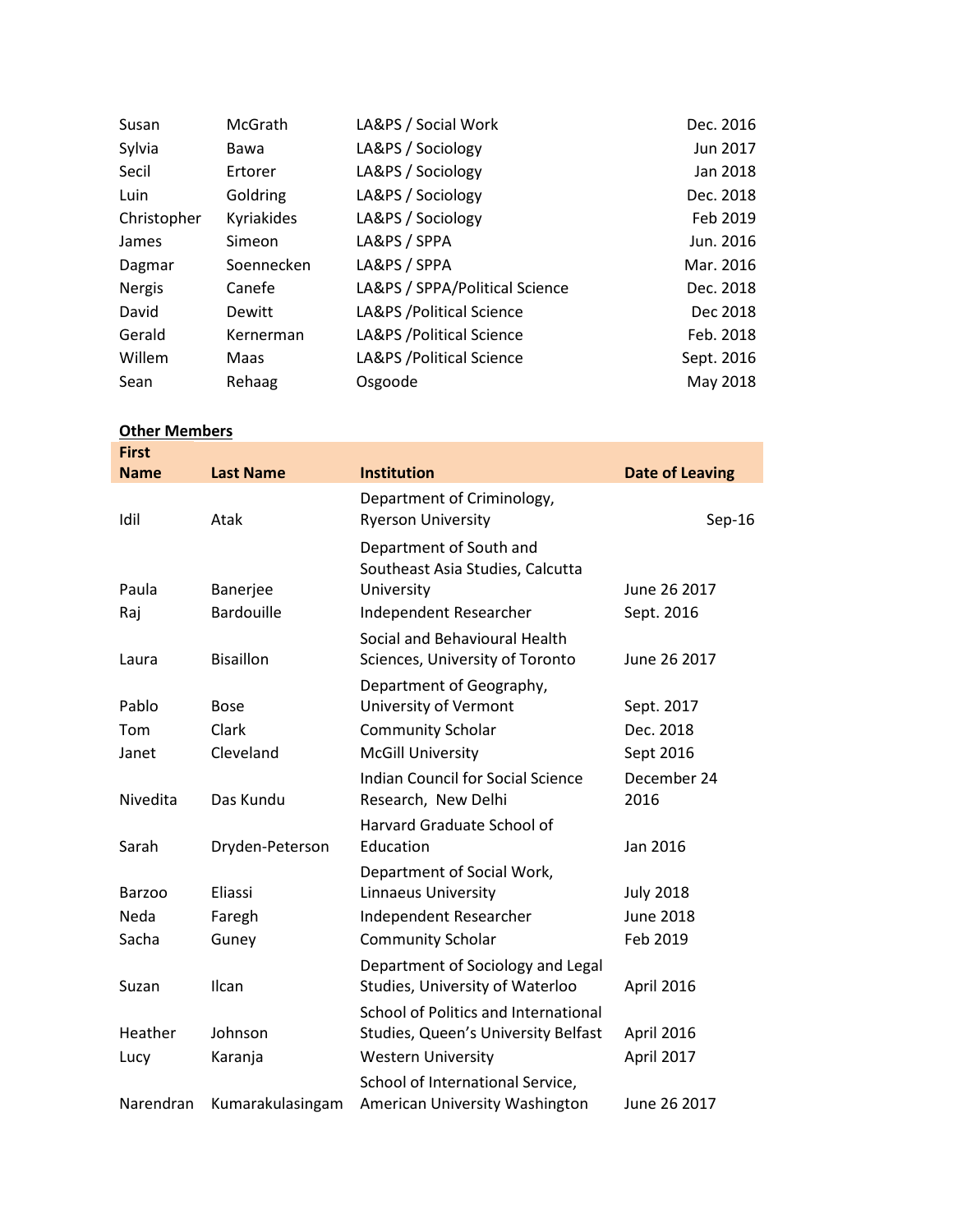| Audrey    | <b>Macklin</b> | Law, University of Toronto                                  | Dec. 2018  |
|-----------|----------------|-------------------------------------------------------------|------------|
| Michele   | Manocchi       | <b>Community Scholar</b>                                    | April 2017 |
| Fernando  | Mata           | <b>Community Scholar</b>                                    | April 2016 |
| Kevin     | McKague        | Sannon School of Business, Cape<br><b>Breton University</b> | Feb 2019   |
|           |                | Political Science, Carleton                                 |            |
| James     | Milner         | University                                                  | Sept. 2015 |
| Geraldine | Sadoway        | Adjunct, Osgoode Hall Law School                            | April 2017 |
| Ozgun     | Topak          | LA&PS / Social Science (post doc)                           | Feb 2019   |

#### **5. Annual Activities in Fulfilling Mandate (750 words max)**

**Innovative research:** As detailed in appendix 1, CRS affiliates are currently working on over 20 research projects on issues as diverse as environmental refugees, education, health, age mainstreaming and social diversity. We have three multi-million dollar projects: The Borderless Higher Education for Refugees (BHER) project; the Refugee Research Network; and the Big Data project. Our annual seminar series featured 20 seminars, including two high-profile lectures by Lawrence Hill and Jacqueline Bhabha. As the Secretariat for the Canadian Association for Forced Migration Studies (CARFMS) and the International Association for the Study of Forced Migration (IASFM), we actively participated in the organization of the annual CARFMS conference in Winnipeg and the biannual IASFM conference in Poznan, Poland. CRS published 2 issues of *Refuge: Canada's Journal on Refugees* (the only bilingual, open access peer reviewed journal in the field): a special issue on making home in limbo in March 2015 and a general issue in November 2015. CRS staffs and maintains the  $6<sup>th</sup>$  floor resource centre (also used by CERLAC and YCAR).

**Education:** We continue to offer diploma and certificate options for York students wishing to complement their degrees with a specialized knowledge of refugee and forced migration issues. The BHER project has attracted media attention and is regularly cited internationally as a model for tertiary education for refugees in situ. CRS ran our annual professional development course on refugee and forced migration issues (http://crs.yorku.ca/summer/) on May 4-8, 2015. CRS faculty members mentor World University Services of Canada (WUSC) campus groups at Keele (Don Dippo and Michaela Hynie) and Glendon (Christina Clark-Kazak). CRS offers bursaries for refugee students and worked with the York University Faculty Association (YUFA) to successfully secure a levy to raise \$90,000 for these bursaries.

**Policy engagement:** Thanks to a SSHRC impact award for the RRN, CRS affiliates are preparing policy briefings for the Canadian government on three topics: age mainstreaming; evaluation of private sponsorship; and, the link between climate change and displacement.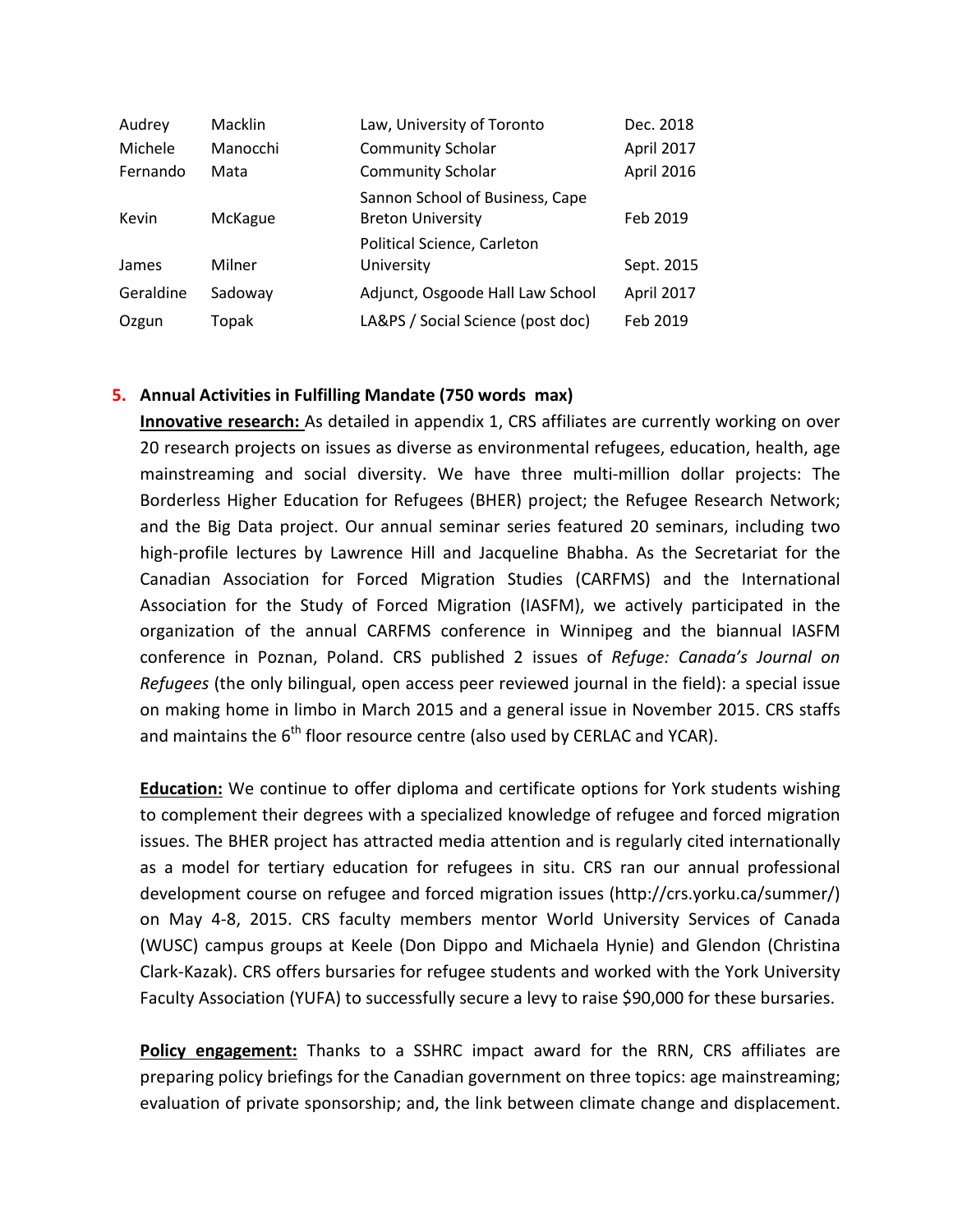CRS affiliates have been invited to give policy briefings to the federal and provincial governments and have been invited to several meetings with the Ontario government, SSHRC, Immigration, Refugees and Citizenship Canada, CRS manages, and provides content to, 3 websites, 2 Twitter accounts, 4 Facebook pages, 6 Listsevs and 1 YouTube channel (see Appendix 1), to allow for broad public and policy engagement.

#### **6. Financial Position**

See CRS Annual Report Financial 2015\_2016

#### **7. Space Utilization**

See CRS Annual Space Report 2015\_2016

## **8. Objectives for Upcoming Year (e.g. events, membership, grants, space needs 750 words max.)**

In order to ensure sufficient human and financial support for our activities, CRS continues to prioritize a major gift to grow our endowment. Despite approaching Advancement on numerous occasions in 2015-16, we have been unsuccessful in obtaining their support. In the coming year, CRS affiliates plan to submit applications for 2 Syrian-specific SSHRC/IRCC grants, 6 Insight Grants, 1 PDG, 1 NOI for a Partnership Grant and 1 Connections grant. We will recruit at least 2 new members for the executive committee and appoint a new Educational faculty advisor to oversee the graduate diploma. We will continue to run our seminar series, including at least one high-profile public lecture, and the annual professional development course. In the context of a larger number of actors in refugee studies in Canada, we will continue to position ourselves as a leader in the field, given our long history of engagement on a broad range of both domestic and international forced migration issues.

#### **9. Other relevant items the Director wishes to include in the annual report (250 words max.)**

In 2015-16, the Centre for Refugee Studies has been asked to participate in several universitywide initiatives, which have impacts on our financial and human resources. First, CRS has hosted and provided administrative and mentoring support to York's Syrian Sponsorship Initiative. Second, CRS is involved in planning the Thought Leadership Event on Reimaging Refuge. Third, York's media relations relies heavily on CRS leadership to respond to media enquiries about refugees, which have increased over the past year, due to increased public awareness of refugee issues. We have taken on all of these additional, corporate-level commitments at the same time as the annual financial transfer to CRS from VPRI has actually decreased. Our human resources are over-stretched and this is not a sustainable situation in the long-term.